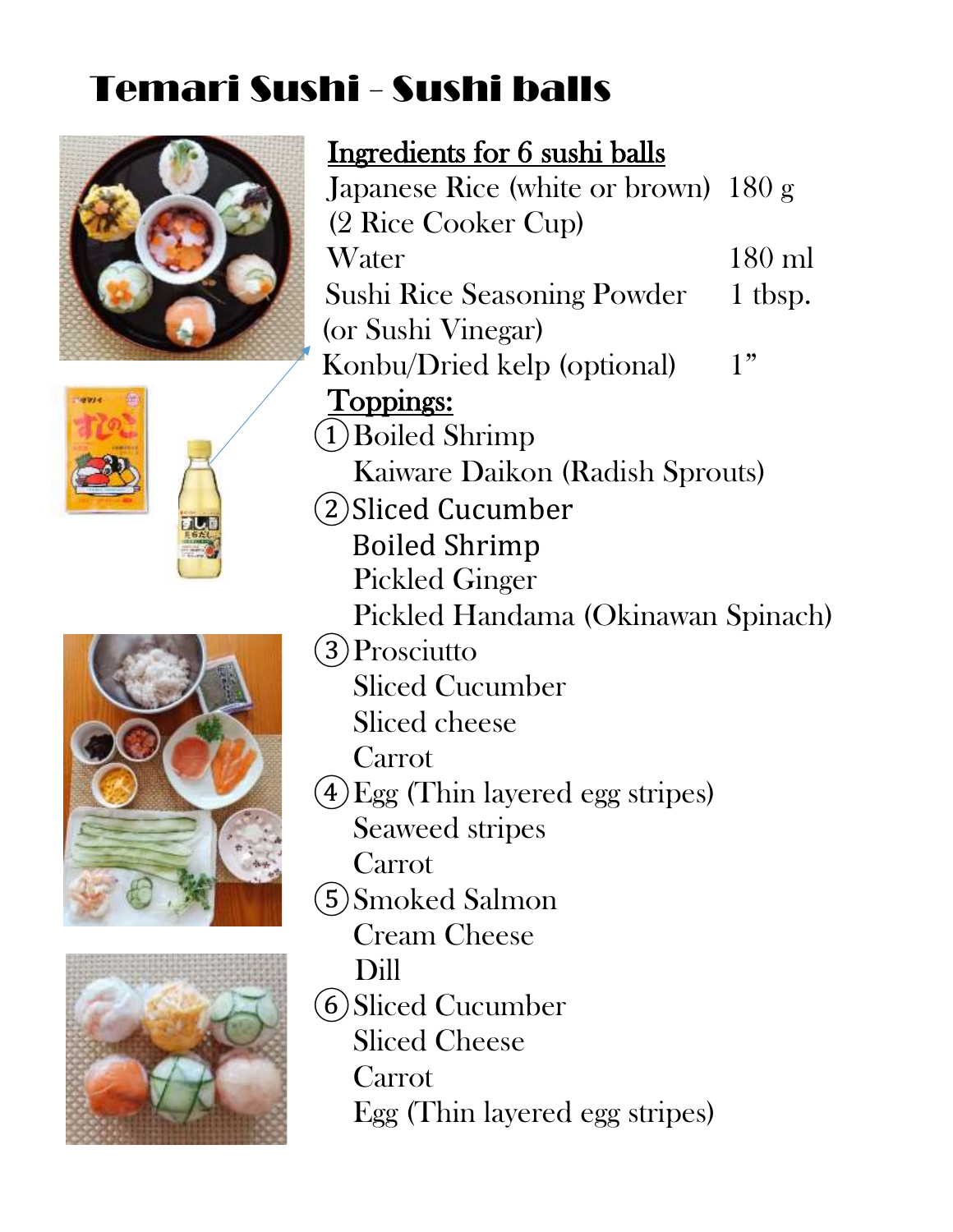#### How to make sushi rice **Instructions**

- 1. Put the rice in a large bowl. Rinse the rice and discard the water immediately. Rice absorbs water very quickly when you start washing it, so don't let the rice absorb the unclear water. Repeat this process 1-2 times.
- 2. Now use your fingers to gently wash the rice by moving in a circular motion.
- 3. Rinse and discard the water. Repeat this process 3-4 times.
- 4. Transfer the rice into a strainer and drain completely.
- 5. Put the rice in the rice cooker bowl and add the same amount of water.
- 6. Let the rice soak in the water for 30 minutes. (\*About 1 hour for winter)
- 7. Place the konbu (kelp) on top of the rice and start cooking (optional).
- 8. Once the rice is cooked, transfer it to a large bowl or a baking pan and spread the rice to make it cool faster. Pour the sushi rice seasoning powder on top while the rice is still warm.
- 9. Slice the rice with the rice spoon quickly to separate the rice grains and use a fan to cool it down.



## How to make "Temari Sushi"

- 1. Divide the sushi rice into six pieces, about 30g each.
- 2. Cut a square piece of plastic wrap, enough to cover the rice. With the plastic wrap, place a piece of sushi rice in the center and shape into a rice ball with the plastic wrap. Repeat the process six times.
- 3. Cut a new square piece of plastic wrap. Place the topping of your choice in the center of the plastic wrap and then place one rice ball.
- 4. Wrap it tight and make a ball shape.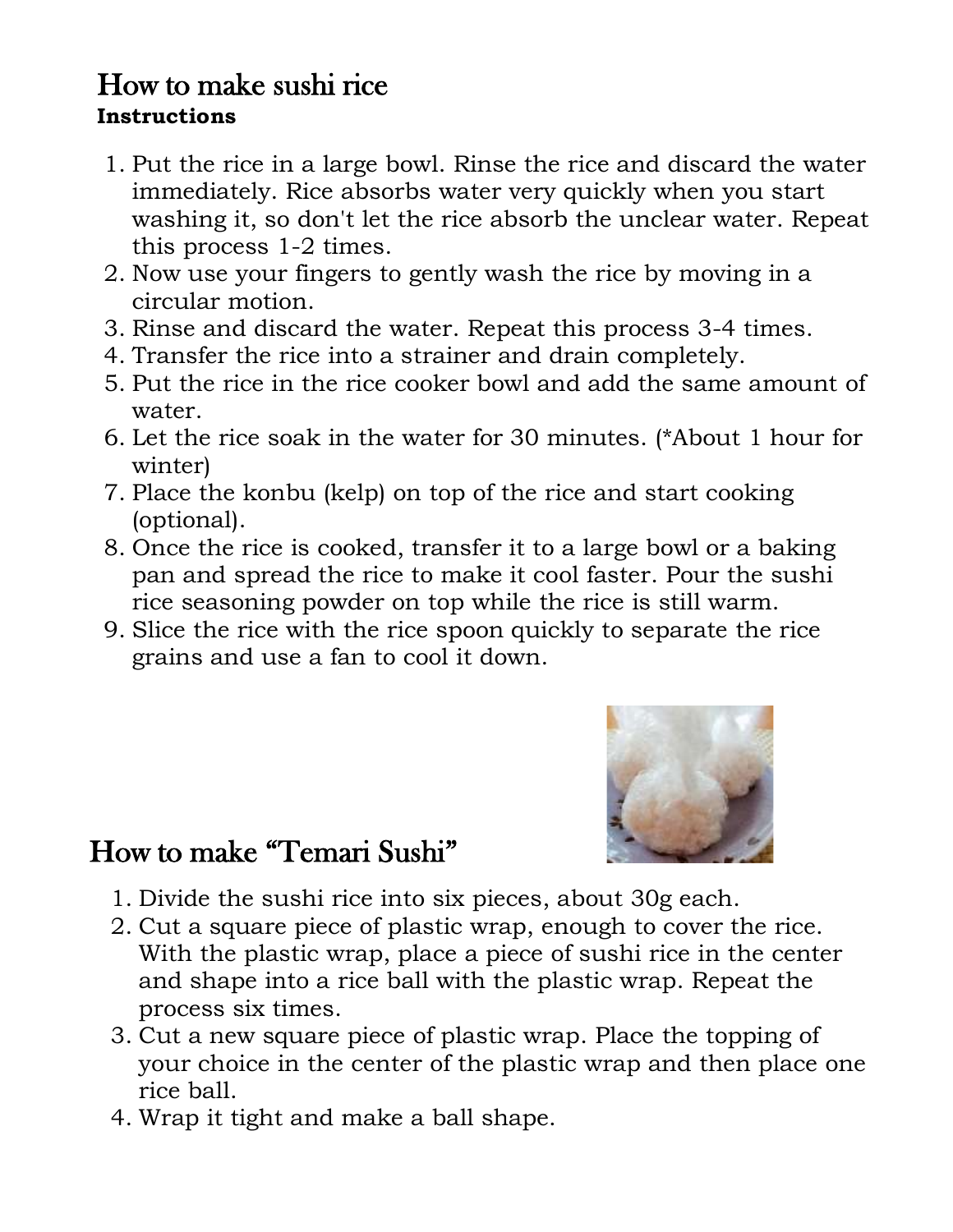### ① Boiled Shrimp + Sushi Rice Topping: Kaiware Daikon



② Round Sliced Cucumber + Sushi Rice Toppings: Flower Shaped Sliced Cheese + Carrots + Egg



③ Prosciutto + Sushi Rice Toppings: Cucumber + Flower Shaped Sliced Cheese + Carrot

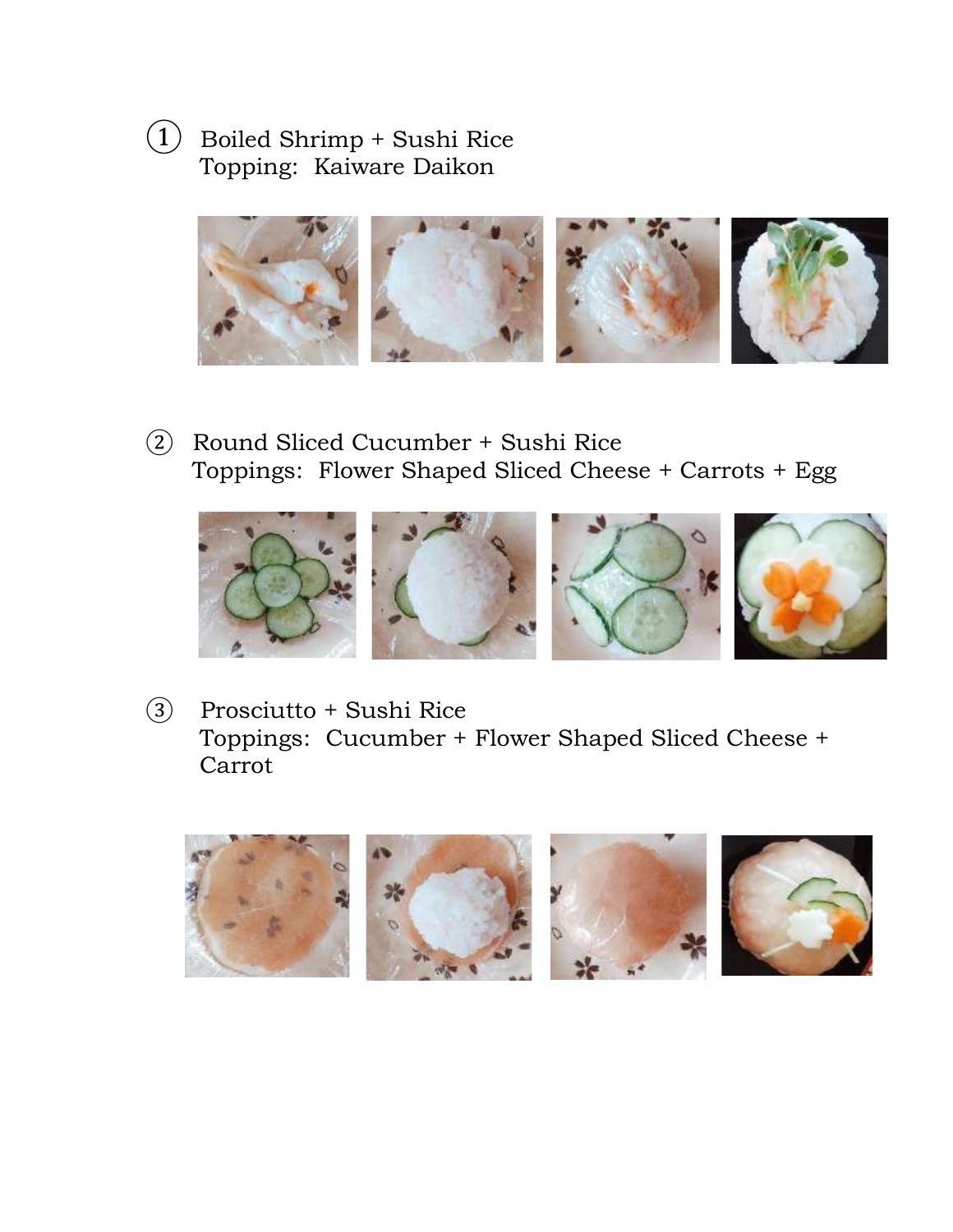#### ④Egg + Sushi Rice Toppings: Seaweed + Carrot



⑤Smoked Salmon + Sushi Rice Toppings: Cream Cheese + Dill



⑥Cucumber + Sushi Rice Toppings: Shrimp + Pickled Ginger + Pickled Handama

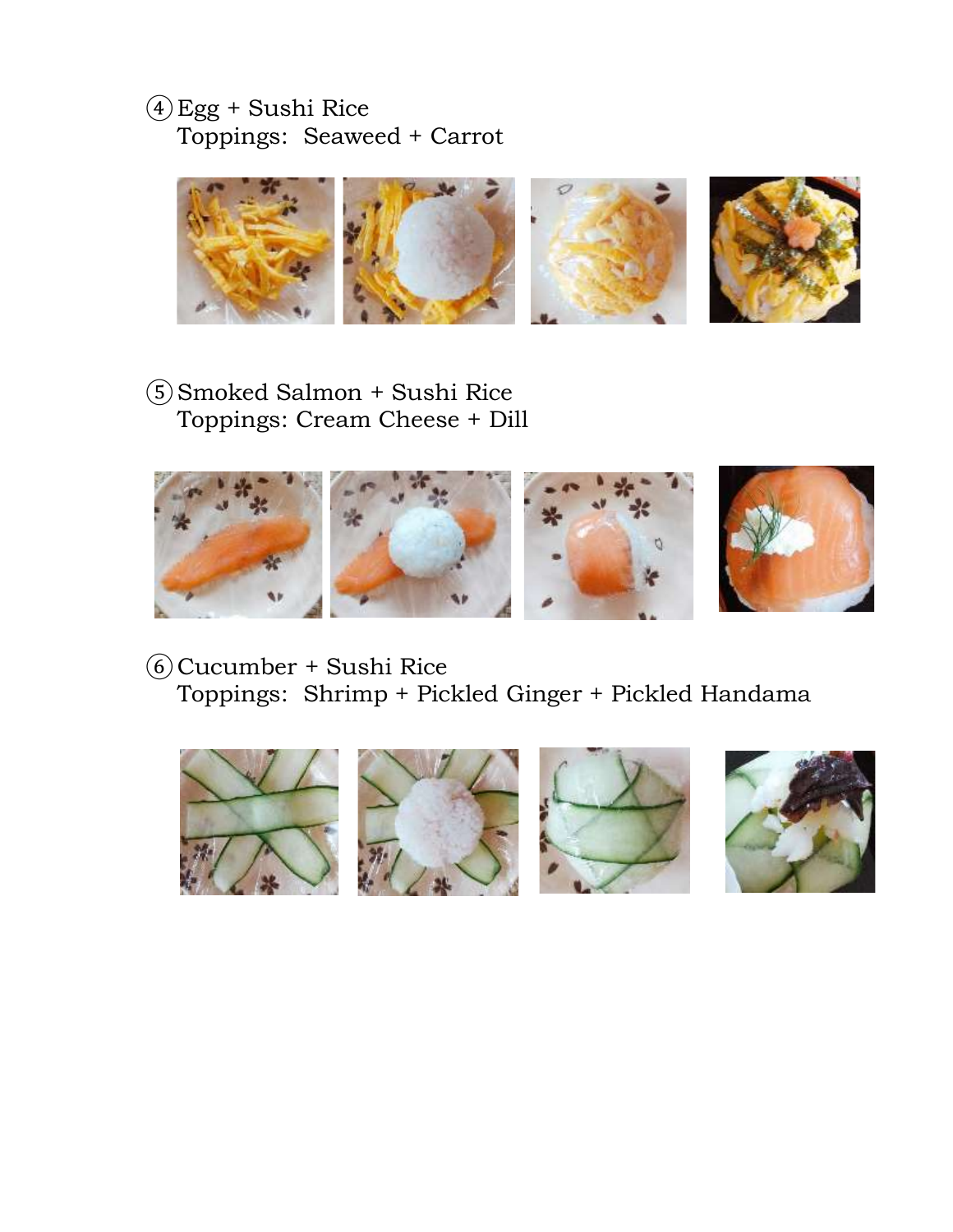## How to make pickled radish & carrot



**Ingredients** Daikon (Japanese Radish) 50g Carrot 50g Sushi Vinegar 2 tbsp. \*Yukari (Red Perilla) ½ tsp (Optional)

- 1. Cut a daikon and a carrot into about ¼ inch thick round slices and then press the flower shaped cookie cutters into the slices to make flower-shaped vegetables.
- 2. Put them in a small container and add 2 tbsp. of sushi vinegar and ½ tsp of yukari. Leave overnight.



Sushi Vinegar Yukari